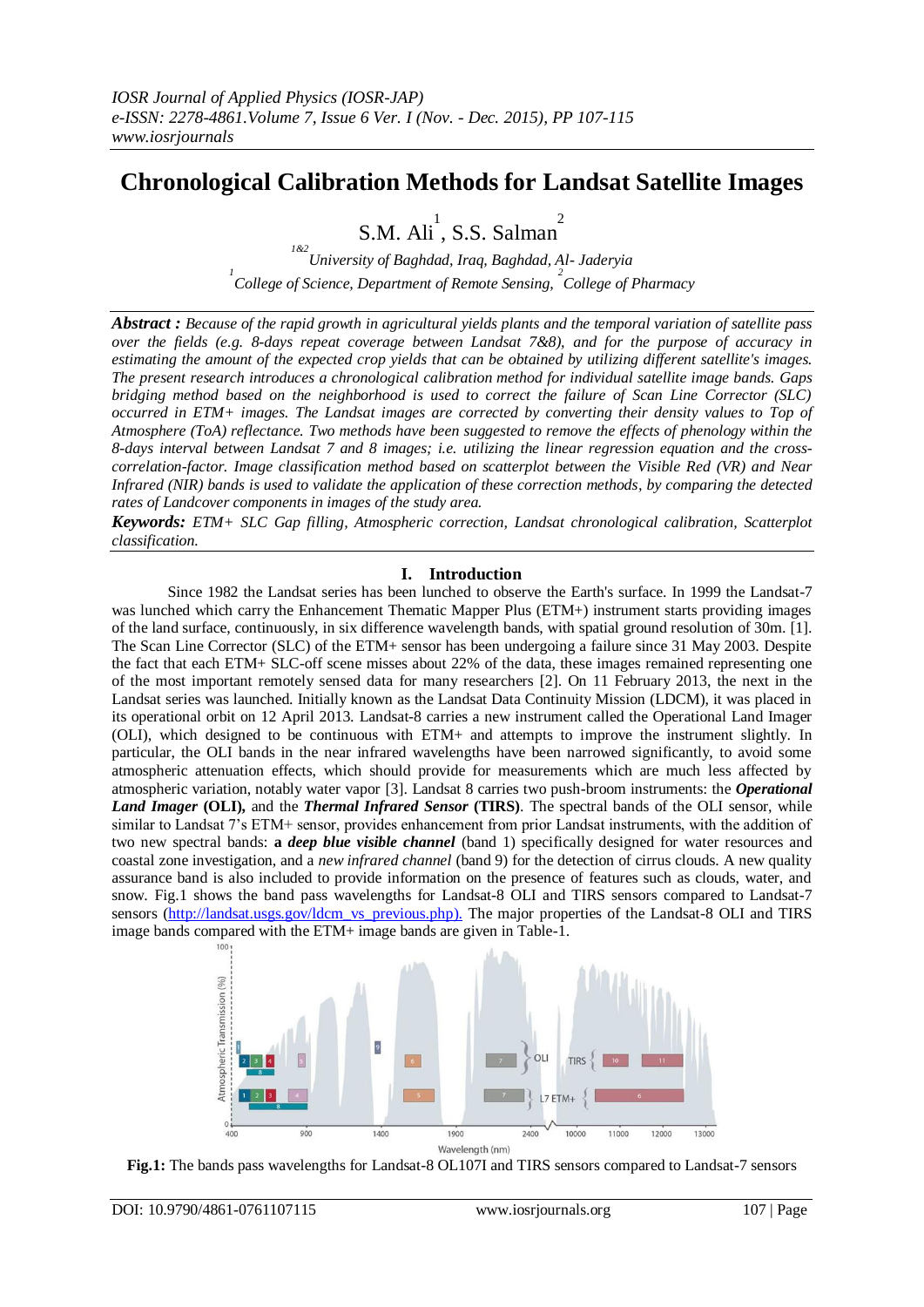| (nttp://idilusat.usgs.gov/banu-ucsignations-idilusat-satchnes.php |                      |                |                 |                       |  |  |  |  |
|-------------------------------------------------------------------|----------------------|----------------|-----------------|-----------------------|--|--|--|--|
| <b>Landsat-8 OLI and TIRS</b>                                     |                      | Landsat-7 ETM+ |                 |                       |  |  |  |  |
| <b>Bands</b>                                                      | Wavelength $(\mu m)$ | <b>Bands</b>   | Wavelength (µm) | <b>Resolution (m)</b> |  |  |  |  |
| Band 1—Coastal aerosol                                            | $0.43 - 0.45$        | NA.            |                 | 30                    |  |  |  |  |
| Band 2-Blue                                                       | $0.45 - 0.51$        | Band 1         | $0.45 - 0.52$   | 30                    |  |  |  |  |
| Band 3—Green                                                      | $0.53 - 0.59$        | Band 2         | $0.52 - 0.60$   | 30                    |  |  |  |  |
| Band 4-Red                                                        | $0.64 - 0.67$        | Band3          | $0.63 - 0.69$   | 30                    |  |  |  |  |
| Band 5—Near infrared(NIR)                                         | $0.85 - 0.88$        | Band 4         | $0.77 - 0.90$   | 30                    |  |  |  |  |
| Band 6-Short-wave infrared (SWIR 1)                               | $1.57 - 1.65$        | Band 5         | $1.55 - 1.75$   | 30                    |  |  |  |  |
| Band 7—Short-wave infrared (SWIR 2)                               | $2.11 - 2.29$        | Band 7         | $2.09 - 2.35$   | 30                    |  |  |  |  |
| Band 8-Panchromatic                                               | $0.50 - 0.68$        | Band 8         | $0.52 - 0.90$   | 15                    |  |  |  |  |
| Band 9-Cirrus                                                     | $1.36 - 1.38$        | NA             |                 | 30                    |  |  |  |  |
| Band 10—Thermal infrared (TIRS) 1                                 | $10.60 - 11.19$      | Band 6         | $10.40 - 12.50$ | TIRS/ETM+:            |  |  |  |  |
| Band 11—Thermal infrared (TIRS) 2                                 | 11.50-12.51          |                |                 | $100/60 * (30)$       |  |  |  |  |

| Table-1: Comparison of Landsat-7 ETM+ and Landsat-8 OLI/Thermal Infrared Sensor (TIRS) spectral bands |  |
|-------------------------------------------------------------------------------------------------------|--|
| (http://landsat.usgs.gov/band_designations_landsat_satellites.php                                     |  |

The orbits of Landsat-7 and Landsat-8 are such that they alternately revisit each path 8 days apart. This short period of time can cause little change in certain components of the Earth's surface, but for the purpose of monitoring the vegetation growth it may represent a significant difference in vegetative components and lead to wrong estimation of the amount of the expected yield productivity. For this reason, we will try in our present research to harmonize the images captured at different times to get the best estimate of the amount of the expected yield from different satellites images.

Two methods will be tried in this research to harmonize satellite images of specialized rice cultivation area in the southern sector of the Iraq country. The methods will be based on utilizing regression equation and cross correlation factor. Image classification method based on employing the scatterplot between the visual red (VR) and near infrared (NIR) bands to illustrate the improvement in the estimate of the amount of the expected yield of the rice farms in the study area.

## **II. Study Area And Data**

The *Mashkhab* district is a fertile mudslides land area, about 30 km south of *Najaf* province, 230 km southwest of the *Baghdad* (capital of *Iraq*). A river (called Al-Hidia) of length 25km, which is part of the *Euphrates* River passes through it. As illustrated in Fig.2, the Mashkhab district is located between a number of Iraqi provinces (i.e. Babylon, Karbala, Diwaniya, and Anbar).



**Fig.2:** Illustrates the location of the Mashkhab district.

Fig.3 shows the Iraqi administrative map and a photomap (ETM+ color image) representing the study area. The images used in this study are ETM+ captured at 23 September 2014, and OLI at 15 September 2014, which were downloaded from the U.S. Geological Survey (USGS) website. All adopted images taken during the maximum growing season of vegetative growth.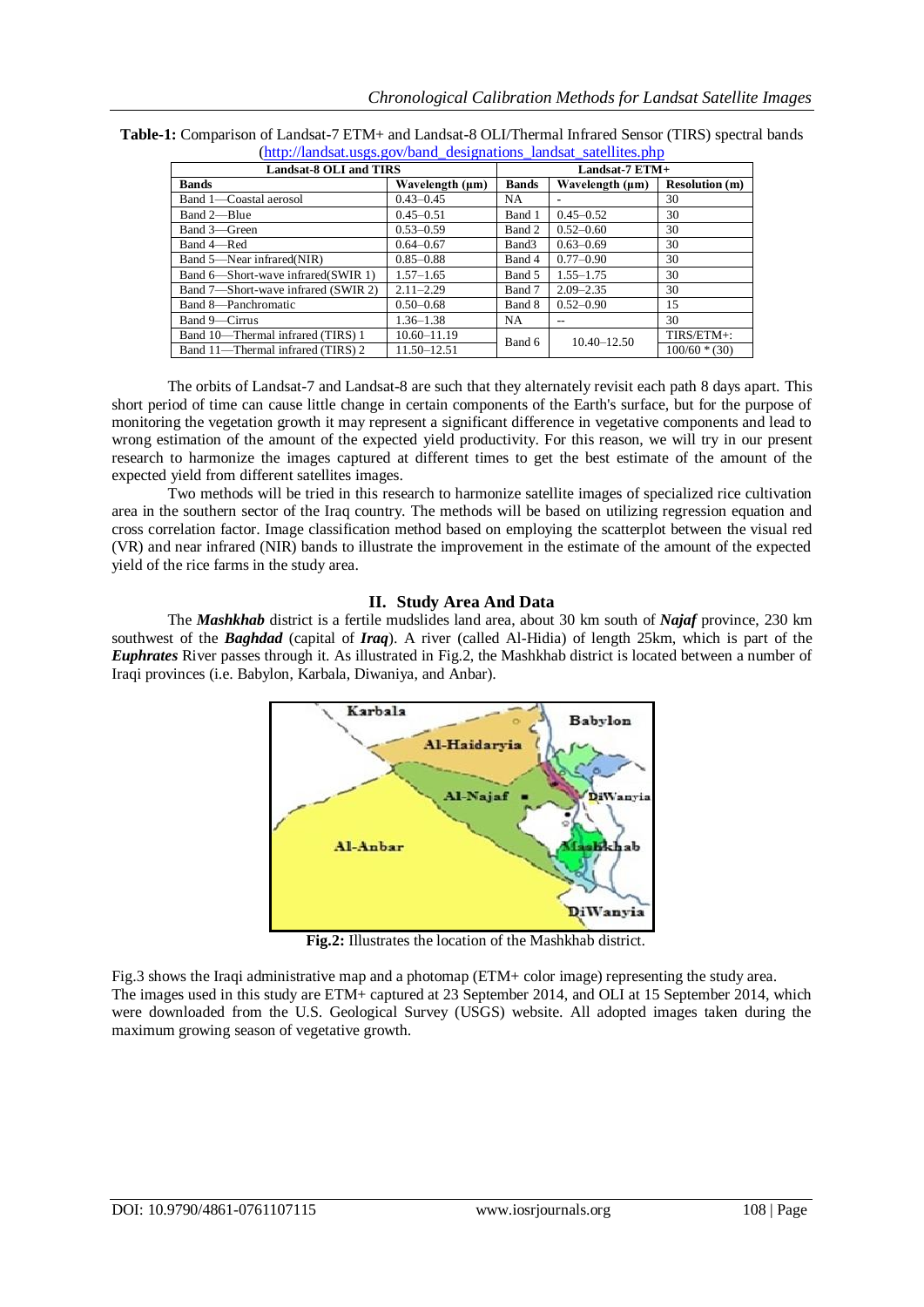

Administrative map of Iraq showing the international and local borders between the provinces. The country lies between the geographic coordinates lat.37.38° $\rightarrow$ 28.5°N, and Long.  $38.70^\circ \rightarrow 48.75^\circ E$ .



Photomap of the study area *Al-Mashkhab* district, Located in the *Najaf* province in the middle-south of Iraq, Lat.32.25 $\degree$  $\rightarrow$ 31.5 $\degree$ N, and Long.  $44^\circ \rightarrow 44.75^\circ E$ .

**Fig.3:** Administrative map of Iraq country and photomap of the study area.

## **III. Satellite Image Correction Methods**

The following processes will be used to prepare the satellite images and use them in the present research.

### *A. SLC Restoration of ETM+ Images*

The main source which has been adopted in this research to get multispectral band images for the study area was from the *USGS Global Visualization Viewer of the Earth Resources and Science Center (EROS)* [\[http://glovis.usgs.gov/\]](http://glovis.usgs.gov/). It is worth to indicate that the actual location of the study area is located on Path/Row (168/38), and because the presence of gapes due to the failure of *Scan Line Corrector* (*SLC*) occurred on May 31, 2003, the ETM+ images after May 31, 2003 have been greatly affected by the failure and have lost approximately 22% of their data, appear as gaps, as illustrated in Fig.4.



**Fig.4:** Extracted ETM+ image (with gaps) of the study area taken in 23-09-2014.

A number of digital techniques have been introduced to bridge the gaps in ETM+ images [3]. The majority of the introduced methods used two scenes (taken at different times) to bridge the gaps by transferring pixel values from the undistorted areas of the assisted image to corresponding gap locations in the processed (reference) image. Since the corrected images are required to predict the amount of crop yield, which are subject to change in short periods of time, and because the difficulty in obtaining ETM+ scenes taken in a short interval of time, so in our current research we have adopted gaps bridging methods based on the neighborhood to estimate the gap's values. Two methods have been adopted; i.e.

- The gaps locations were filled by the median value, utilizing large neighborhood window (size  $11\times11$ ) pixels), the result is illustrated in Fig.5.
- In the second method replaced the gaps by using Delaunay triangulation method to fill the bad pixels with triangles calculated from the surrounding good values [4]. The result is illustrated in Fig.6.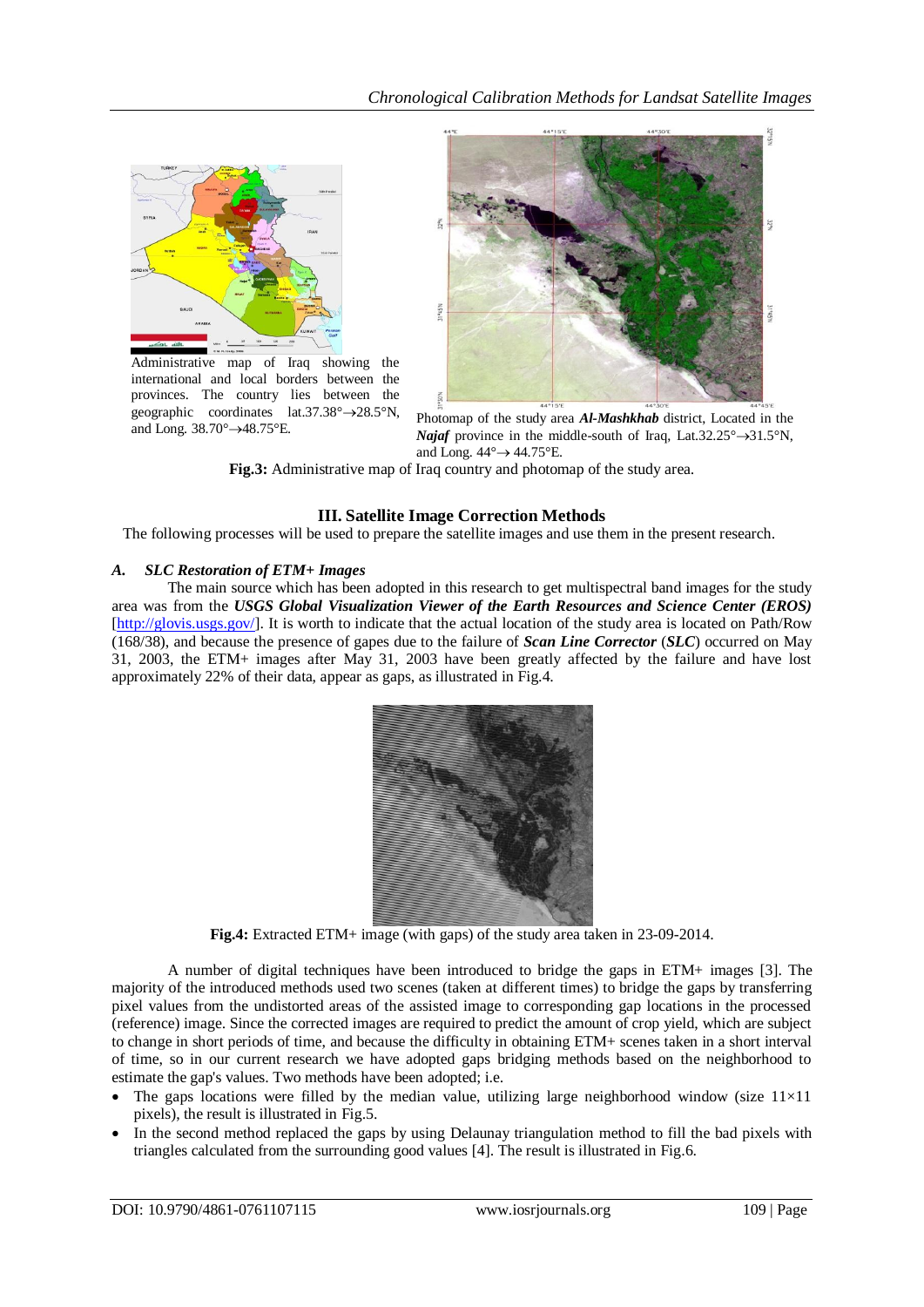

**Fig.5:** Restored image of study area by median filter of window's size 11×11 pixels



**Fig.6:** Restored image of study area by replacing the bad (zero) values

## *B. Converting Landsat DNs to Top of Atmosphere (ToA) Reflectance*

The Landsat-7 sensors capture reflected solar energy, convert them to radiance, and then rescale those data into an 8-bits digital number "DN" (range from  $0 \rightarrow 255$ ), while the Landsat-8 sensors rescale the radiance into 16-bits (range from  $0 \rightarrow 65536$ ). The OLI band data can be converted to TOA planetary reflectance using reflectance rescaling coefficients provided in the product metadata file (MTL file) by [\(http://landsat.usgs.gov/Landsat8 using\\_product.php](http://landsat.usgs.gov/Landsat8%20using_product.php)). The following equation is used to calibrate DN values to TOA reflectance for OLI data as follows [5]:

$$
\rho_{\lambda} = \frac{M_{\rho} Q_{cal} + A_{\rho}}{\cos(\theta_{sz})}
$$
\n(1)

Where:  $\rho_{\lambda}$  = TOA planetary reflectance,  $M_{\rho}$  = Bandspecific multiplicative,  $A_{\rho}$  = Bandspecific additive,  $Q_{cal}$  = Quantized and calibrated standard product pixel values (DN),  $\theta_{SZ} =$  Local solar zenith angle;  $\theta_{SZ} = 90^\circ$  -  $\theta_{SE}$ where  $\theta_{SE}$  = Local sun elevation angle.

The Landsat-7 band data can also converts to TOA, using the following calibration equation [6]:

$$
\rho_{\lambda} = \frac{\pi L_{\lambda} d^2}{ESUN_{\lambda} \cos(\theta_{SZ})}
$$
\n(2)

Where:  $L_{\lambda}$  = Spectral radiance at the sensor's aperture, d= Earth–Sun distance,  $ESUN_{\lambda}$  = Mean exoatmospheric solar irradiance, and  $\theta_{SZ}$  as defined in Eq. (1).

Fig.7 shows samples of ETM+ and OLI images for the study area before and after atmospheric correction.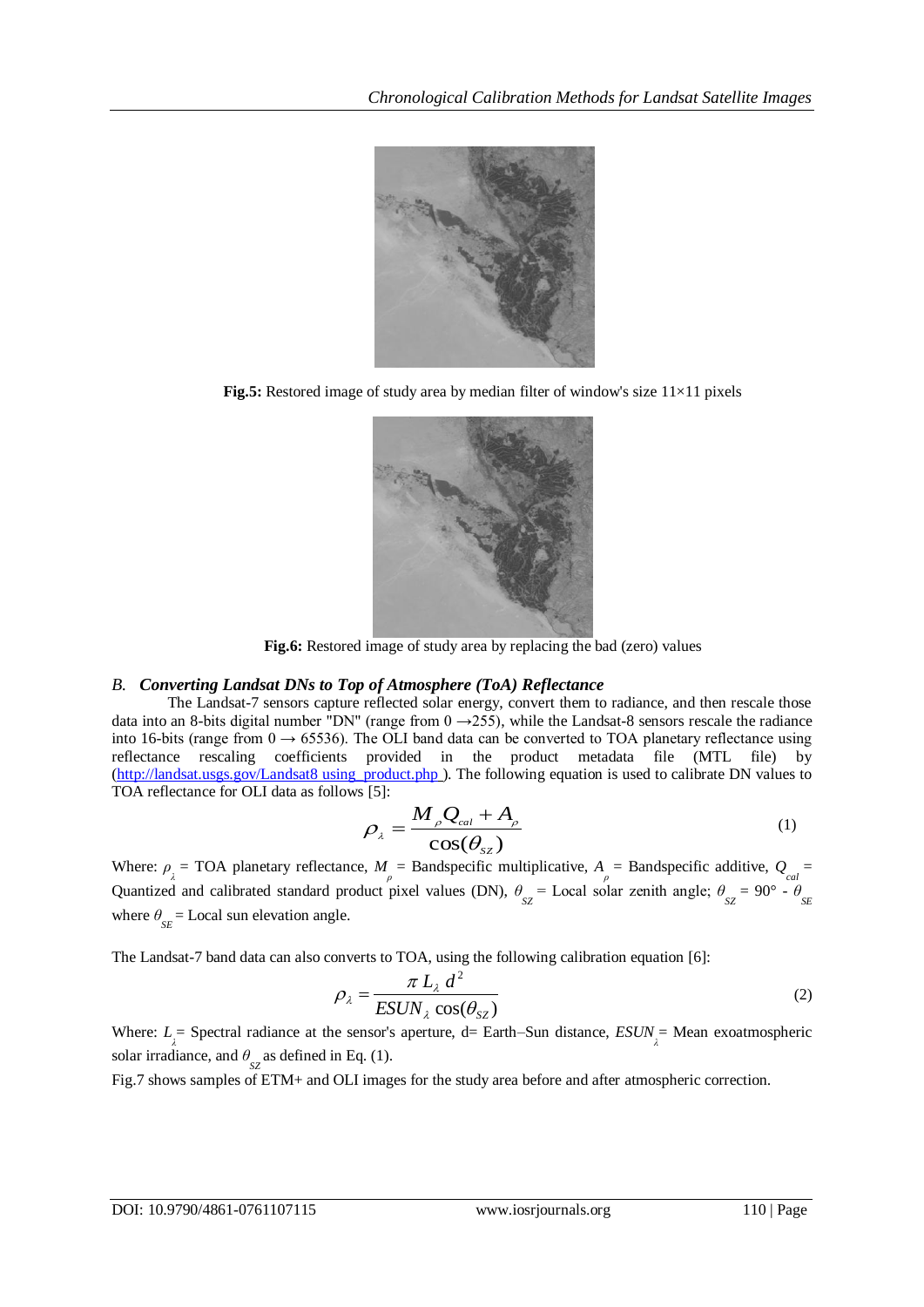

OLI after correction OLI after correction

**Fig.7:** Illustrates the atmospheric correction effects on processed Landsat images.

## **IV. Prediction Models Of ETM+ From OLI**

The difference between the ETM+ and OLI reflectance because of the 8-days difference in the Landsat-7 and Landsat-8 satellite passes over the study area will be reduced by implementing the following prediction methods.

#### *A. Linear-Regression Relationship*

This prediction method was introduced by (Neil Flood., 2014). It takes the reflectance values from OLI image, adjust them to be more like ETM+ reflectance, and then use those in models which were originally fitted to ETM+ data. The relationship used to predict the ETM+ image band reflectance  $\rho_{ETM+}$  from the equivalent reflectance band of the OLI image  $\rho_{OL}$  is given by;

$$
\rho_{\text{ETM+}} = C_0 + C_1 \rho_{\text{OL}}
$$
\n<sup>(3)</sup>

Where:  $C_0$  and  $C_1$  are linear regression coefficients.

## *B. Cross-Correlation-Factor Relationship*

In this prediction method, pair of bands of ETM+ images are used, one before and another after the predict time of the equivalent *OLI(band of predict time)* band [i.e. *ETM+(band before)* and *ETM+(band after)*], to determine the cross-correlation-factor, given by [7]**;**

$$
r = \frac{ETM +_{(band\text{after})} - OLI_{(band\text{of predict time})}}{OLI_{(band\text{of predict time})} - ETM +_{(band\text{before})}}
$$
\n(4)

The predict band of *ETM+(predict)* can now estimate, using;

$$
ETM +_{\text{(predict)}} = \frac{ETM +_{\text{(band after)}} + r \times ETM +_{\text{(band before)}}}{1 + r}
$$
\n
$$
(5)
$$

Fig.8 shows the predicted ETM+ bands using the linear regression and cross-correlation relationships.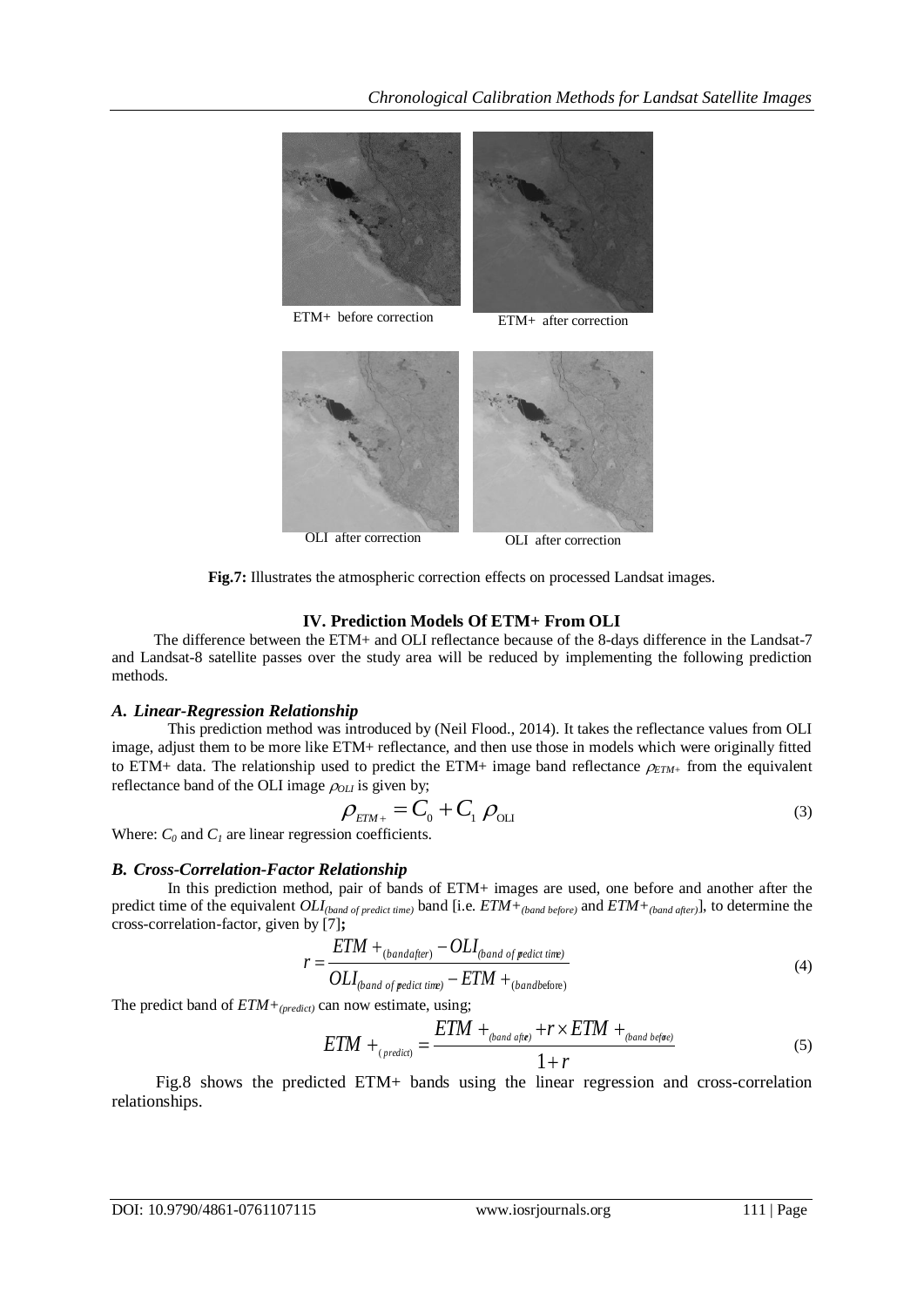

*ETM+ band by linear regression* ETM+ band by cross-correlation **Fig.8:** Corrected ETM+ images by linear regression and cross-correlation relationships.

## **V. Scatterplot Classification Method**

It is well known that the soil has property which shows a linear relationship between the near-infrared "NIR" and the visual red "VR" reflectance bands. The length of the linearity between the "NIR" and "VR" responses is affected by the soil's dryness or wetness contents [8]; i.e. it is shortened for homogenous soils, and extended as the soil's contents varies.

Therefore, as the soil line is defined, the corresponding reflectance regions of the other spectral classes can be decided accordingly. This phenomenon has been adopted by [9] to introduce a new classification technique based on the scatterplot between the "VR" and "NIR" bands, as illustrated in Fig.9.



**Fig.9:** Classification Scheme Based on Scatterplot.

This classification method will be utilized to determine the Landcover percentage components in study area images with concentration on the vegetated zones. Fig.10 shows the classified image bands of ETM+ before and after the prediction operations (using the linear-regression and the cross-correlation), compared with equivalent OLI bands at the predicted time.



Classified OLI band at predicted time Classified ETM+ before prediction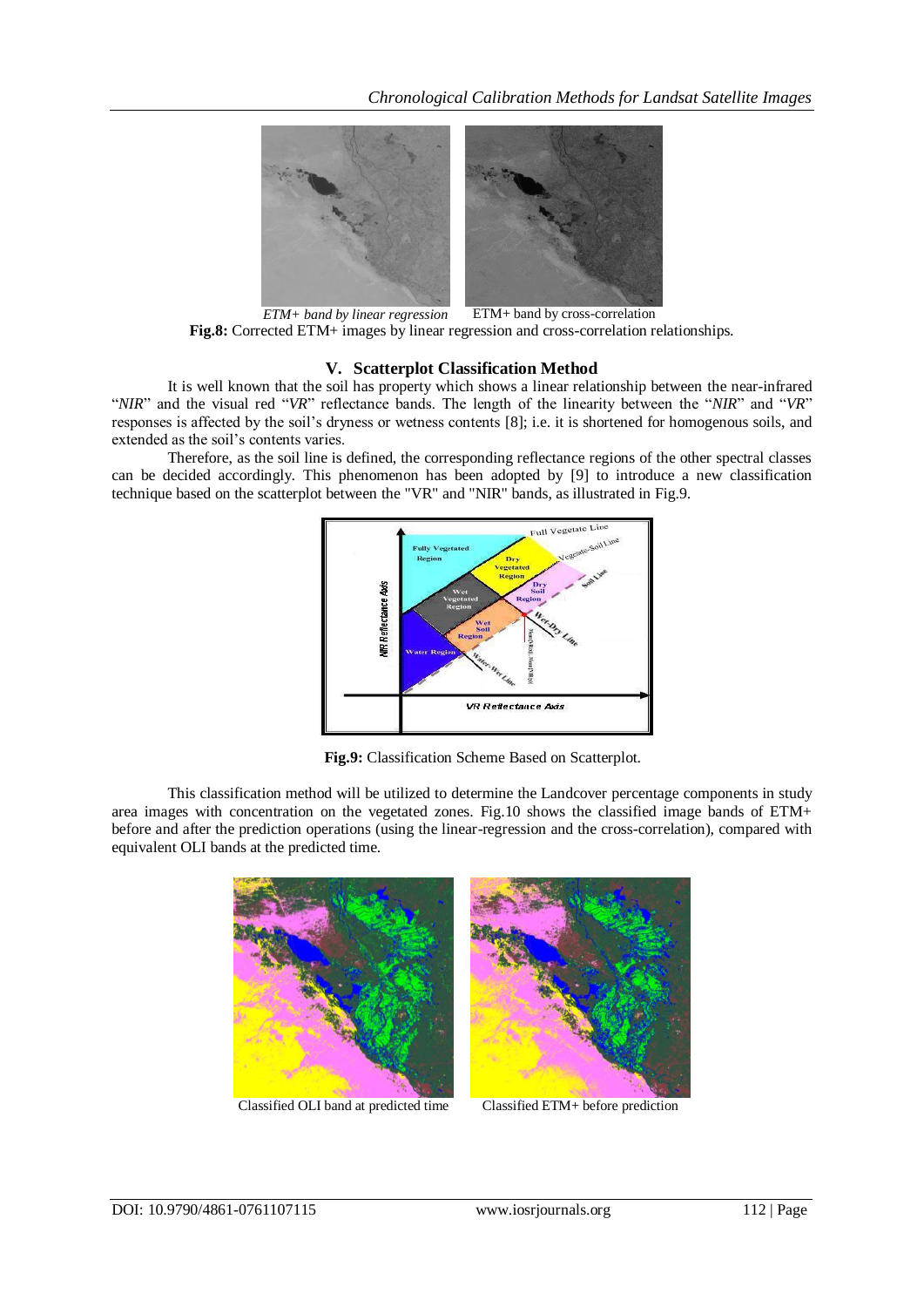

Classified ETM+ of linear-regression Classified ETM+ of cross-correlation **Fig.10:** Classified OLI and ETM+ images before and after the calibration processes

## **VI. Results And Discussions**

Implementing the linear-regression on *ETM+band3* and the equivalent *OLIband4*, and *ETM+band4* with its equivalent OLI band  $OLI_{bands}$ , the regression coefficients  $C_0$  and  $C_1$  have been determined, given in Table-2.

**Table-2:** Regression coefficients for TOA reflectance of ETM+ and OLI equivalent bands

| Band              |  |
|-------------------|--|
| ETM $3 & (OLI 4)$ |  |
| ETM $4 & (OLI 5)$ |  |

Fig.11 represents the scatterplot chart between the corresponding bands of table-2.



**Fig.11:** Scatterplots between atmospherically corrected equivalent bands of ETM+ and OLI images.

For the purpose of convergence verification between the predicted *ETM+* and *OLI* bands, using the linear-regression model, Fig.12 the classified versions of the OLI band and the ETM+ bands before and after the prediction operation.

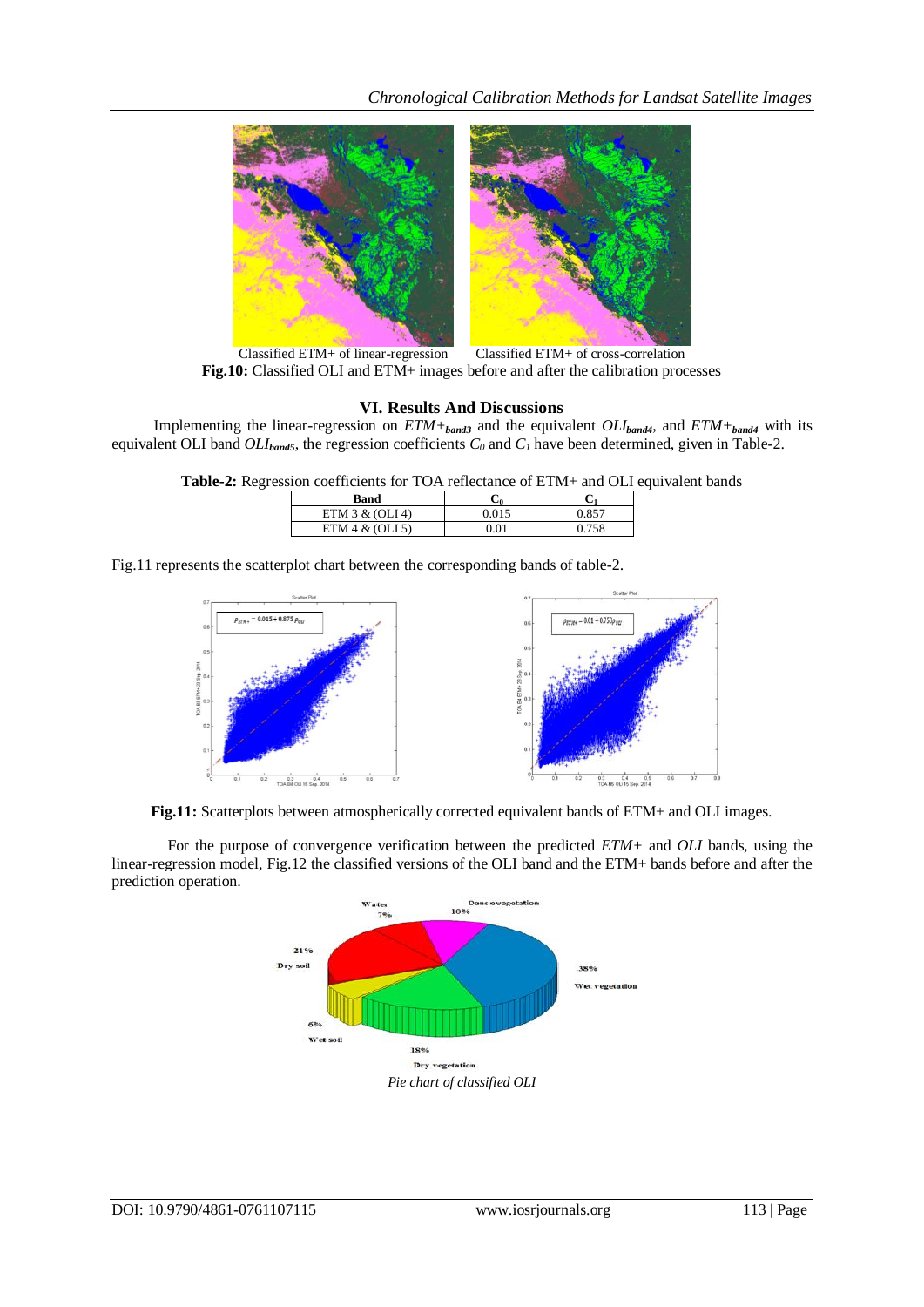

**Fig.12:** Illustrates the convergence of Landcover components between the classified OLI and ETM+ images by implementing the linear-regression operation.

For the cross-correlation-factor model, as described in Eqs.(4&5), pair of ETM+ bands was required to make the predicted ETM+ band converge to the equivalent OLI band of specific time. For examples ETM+ bands (3&4), captured at 7&23Sept 2014 were used to predict the ETM+ band match with the equivalent OLI bands (4&5) captured at 15Sept. 2014. Fig.13 shows the scatterplot drawn between the predicted *ToA* bands of ETM+ images with the *ToA* OLI bands (*4* & *5*) captured at 15Sept.2014.



**Fig.13:** Scatterplots between the predicted ETM+ *ToA* bands and the OLI ToA bands captured at 15 Sept.2014.

Once again, for the purpose of convergence confidence, the predicted ETM+ band is classified by the scatterplot classification method to be compared with the OLI classified band shown in Fig.12, illustrated in Fig.14.



*Pie chart of calibrated ETM+ by cross-correlation method* **Fig.14:** The Pie chart of the calibrated ETM+ image by using the cross-correlation-factor method.

Finally, the percentages of the Earth's surface components have been computed for the OLI and ETM+ classified image bands and listed in Table-3.